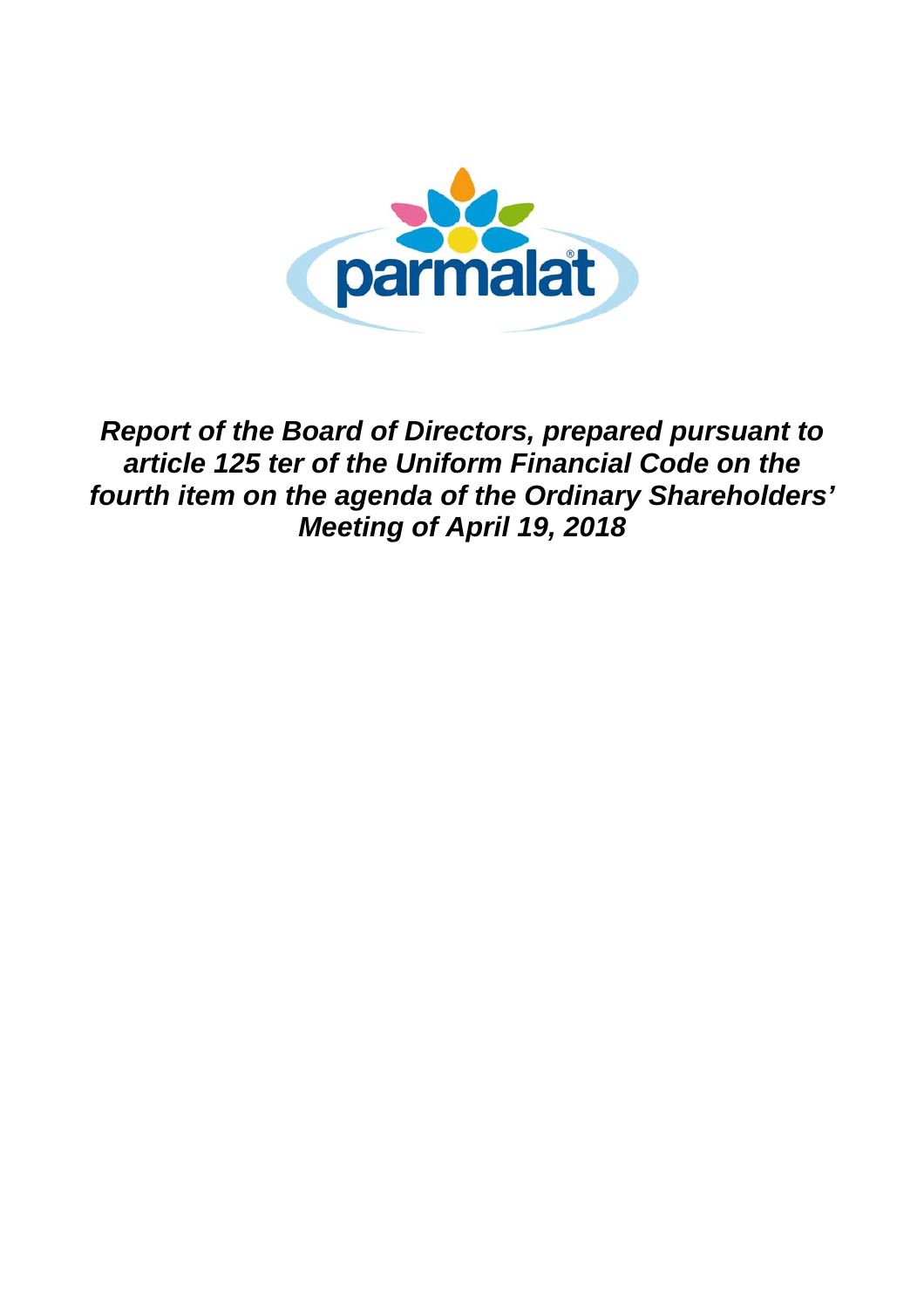Report of the Board of Directors on the *fourth item* on the agenda of the Ordinary Shareholders' Meeting:

- Filling a vacancy on the Board of Statutory Auditors and election of the Chairman of the Board of Statutory Auditors; pertinent and related resolutions.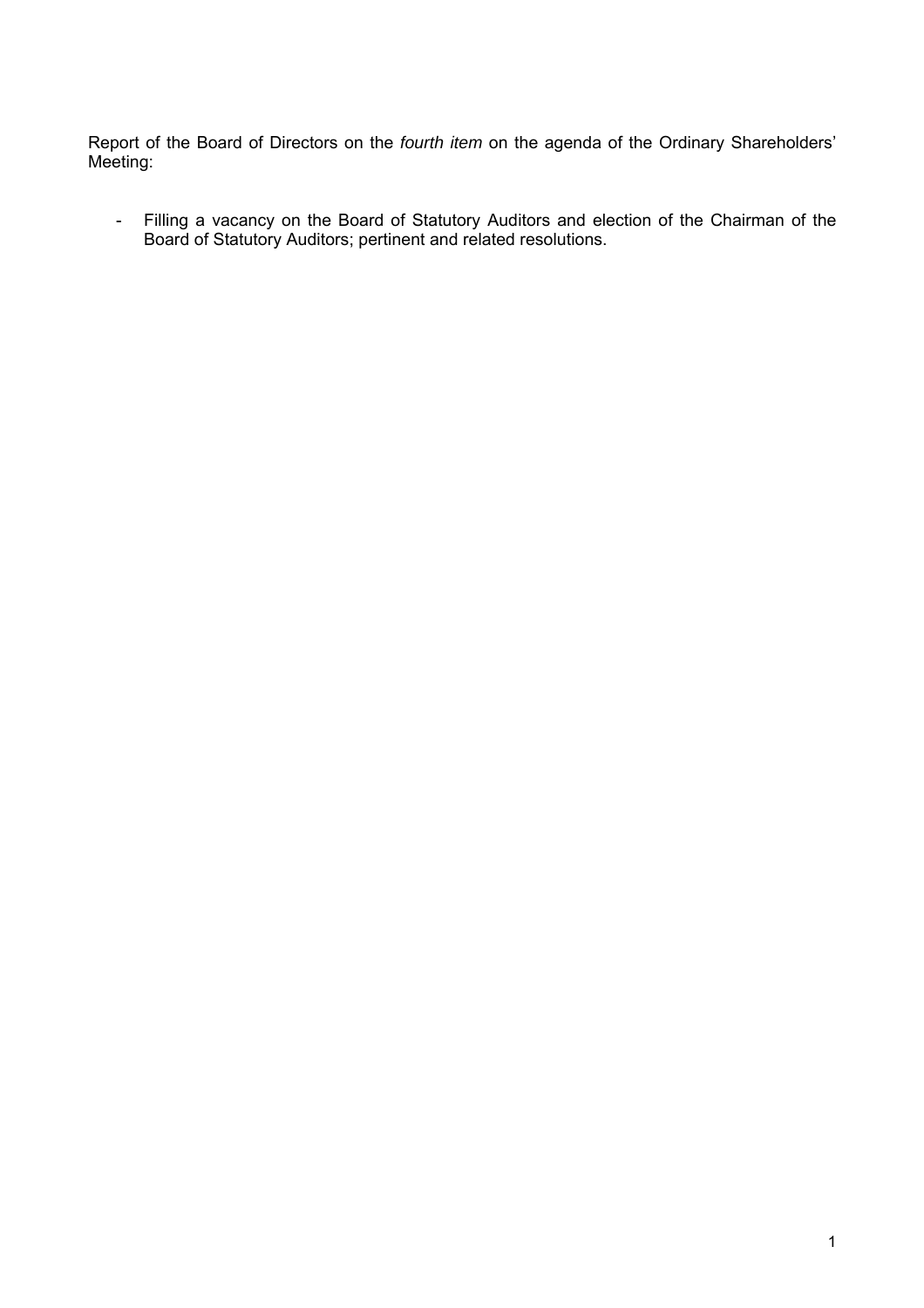## **Report of the Board of Directors on the fourth item on the agenda of the Ordinary Shareholders' Meeting:**

## **Filling a vacancy on the Board of Statutory Auditors and election of the Chairman of the Board of Statutory Auditors; pertinent and related resolutions.**

Dear shareholders,

further to the resignation from the post of Chairman of the Board of Statutory Auditors tendered by Marco Pedretti for personal reasons on February 23, 2018, effective as of today's Shareholders' Meeting, it is now necessary to fill a vacancy on the Board of Statutory Auditors and elect its Chairman.

Please keep in mind that Marco Pedretti, elected by the Shareholders' Meeting on April 28, 2017, was drawn from a minority slate filed by Amber Capital UK LLP (in its capacity as manager of the Amber Active Investors Limited fund).

Article 21 of the Company Bylaws, penultimate paragraph, states that: "r*esolutions concerning the elections of Statutory Auditors, Alternates and the Chairman of the Board of Statutory Auditors needed to fill vacancies on the Board of Statutory Auditors require only a plurality of the votes of the Shareholders' Meeting, without the obligation to file a slate of candidates, while complying with the gender parity regulations in effect at any given time. When the vacancies being filled concern minority Statutory Auditors, the Shareholders' Meeting shall vote, if possible, on motions filed by minority shareholders who alone or in combination with other shareholders hold in total at least the ownership percentage required to file slates of candidate for election to the Board of Statutory Auditors."*

Based on the provisions of the Bylaws, the Shareholders' Meeting will thus be asked to vote on the nominations submitted by shareholders and, on a priority basis, on any nominations submitted by minority shareholders who (alone or together with other shareholders) hold share representing at least 1% of the share capital entitled to vote at Ordinary Shareholders' Meetings.

The nominations submitted will be put up for a vote individually and, as stated in the Bylaws, candidates will be elected by a plurality of the votes, without taking into account any abstentions.

With regard to the handling of the voting process, in continuity with the procedure adopted for the same purpose by the Shareholders' Meeting on April 29, 2016, based on an independent opinion obtained at that time, please also note that:

a) if there is only one candidate for election to the post of Statutory Auditor (and Chairman of the Board of Statutory Auditor) is submitted by shareholders who qualify as "minority" shareholders, it shall be understood that the majority or reference shareholder does not have a right to field alternative candidates;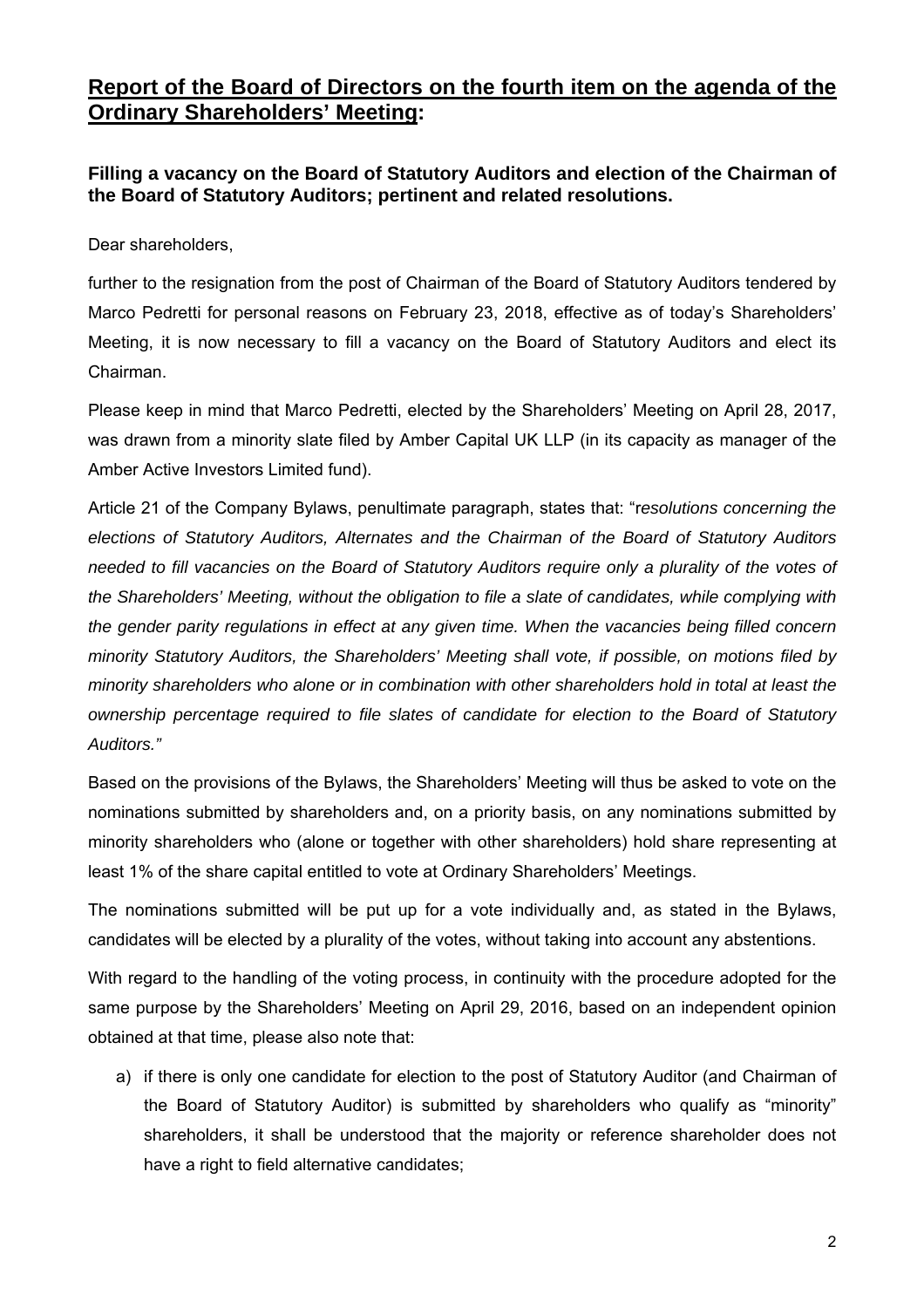- b) if there is only one candidate for election to the post of Statutory Auditor (and Chairman of the Board of Statutory Auditors) submitted by shareholders who qualify as "minority" shareholders who remains unchallenged or if multiple candidates are entered ("competing" for election to the post of minority Statutory Auditor, Chairman of the Board of Statutory Auditors) by a corresponding number of minority shareholders (separately and not linked to each other, none of whom is linked to the majority or reference shareholder), the Chairman, *"having verified [...] the requirements for <<suspending>> the right to vote of the majority or reference shareholder and the resulting non-eligibility of the abovementioned shareholder to exercise the right to vote, may and shall exclude the majority or reference shareholder*  from said exerciser and, if the right to vote were still to be exercised, to render it irrelevant *(by not counting it) for voting purposes.";*
- c) if *"no minority shareholder eligible pursuant to law and the Bylaws nominates a candidate (i.e., absence of any candidates fielded by truly minority shareholders) […] the Chairman may and shall guarantee that [the principle of necessary minority representation] is duly respected by submitting to a vote the nomination, as a candidate for the post of minority Statutory Auditor, of the minority Alternate still <<in office>>, while at the same time <<suspending>> the right to vote of […] the majority shareholder";*
- d) if, as explained above sub (c), a minority Alternate is nominated for the post of Statutory Auditor *"it will again be necessary to nominate an Alternate in a manner that respects the right of representation of minority shareholders."* The opinion also specifies that *"if no <<truly>> minority candidate is nominated for the post of Alternate […] the Chairman* [shall] *allow the majority or reference shareholder to nominate a candidate for the vacant post of Alternate."*

In such a case, *"once the nomination of a majority candidate for the post of Alternate is deemed to be legitimate due to the impossibility to field a minority candidate, there is no convincing and safe legal justification for suspending the right to vote of the majority or reference shareholder."* 

The service of the Statutory Auditors appointed to fill vacancies on the Board of Statutory Auditors will end when the term of office of the current Board of Statutory Auditors expires, i.e., with the Shareholders' Meeting convened to approve the statutory financial statements at December 31, 2019.

Individuals who, pursuant to laws or regulations, are not electable, are not allowed to remain in office or lack the required qualifications may not be elected Statutory Auditors and, if elected, must forfeit their office. The requirements of Article 1, Section 2, Letters b) and c), and Section 3 of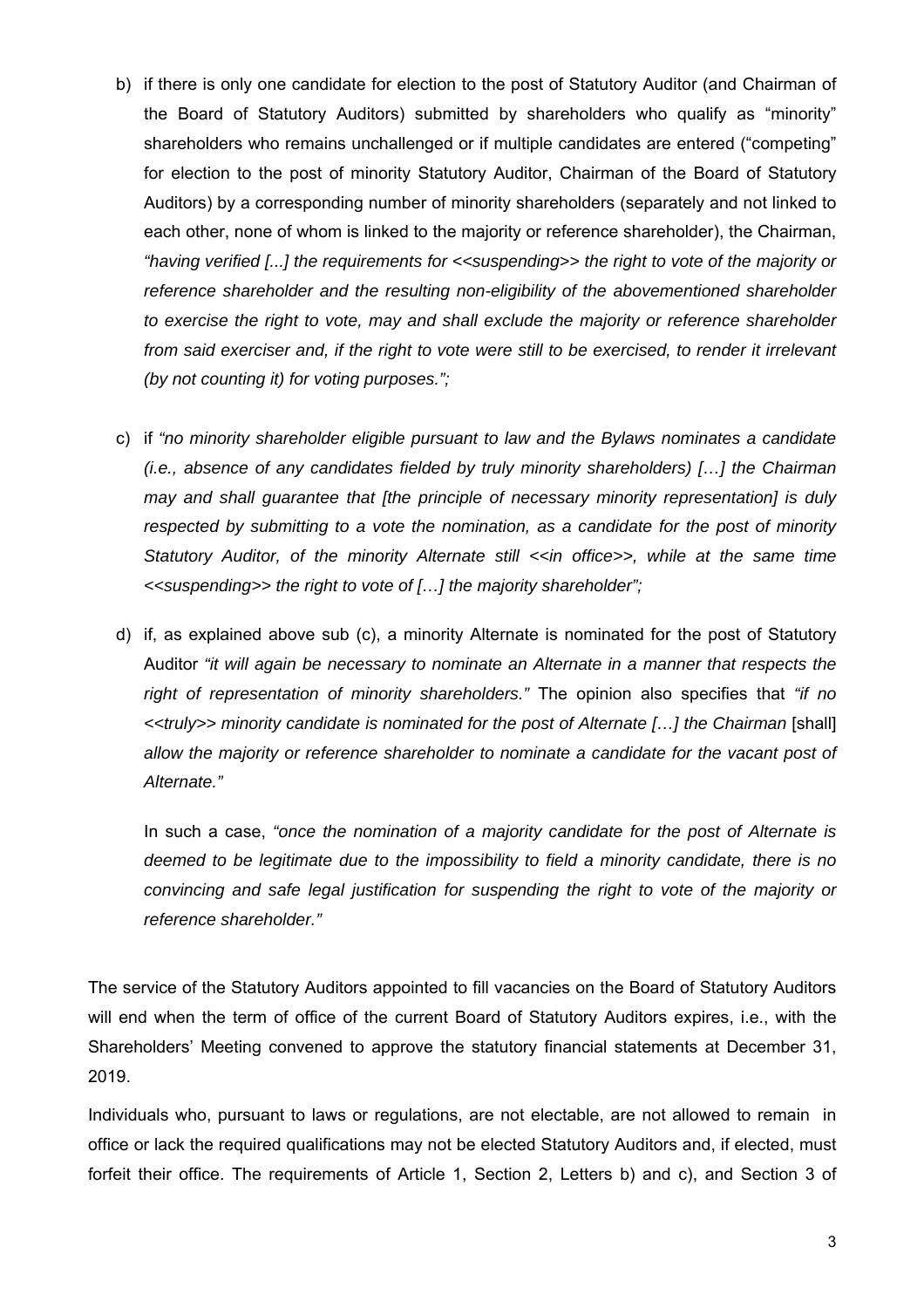Ministerial Decree No. 162 of March 30, 2000 apply when a candidate's professional qualifications refer, respectively, to:

- i. the Company's area of business;
- ii. the fields of law, economics, finance and technology/science that are relevant to the area of business referred to in (i) above.

In addition to the other cases listed in the applicable law, individuals who serve as Statutory Auditors in more than 5 (five) companies whose shares are traded in regulated markets in Italy may not be elected Statutory Auditor and, if elected, must forfeit their office.

In light of the above and considering the provisions of Article 21 of the Company Bylaws and the applicable laws, Shareholders are urged to file nominations of candidates for election as Statutory Auditors to fill vacancies on the Board of Statutory Auditors, including the nomination for the post of Chairman of the Board of Statutory Auditors, together with:

- 1) a certification proving the ownership of the required equity interest:
- 2) a curriculum vitae listing each candidate's personal and professional background;
- 3) affidavits by which each candidate accepts to stand for election and attests, on his/her responsibility, that there is nothing that would bar the candidate's election or make the candidate unsuitable to hold office and that he/she has met the requirements necessary to serve on the Board of Statutory Auditors, pursuant to the Bylaws and relevant laws and regulations;
- 4) a list of management and control posts held at other companies, as required by Article 2401, Section 4, of the Italian Civil Code.

Given the considerations provided above, while there are no specific legal or statutory deadline requirements for filing motions, eligible parties who wish to file motions for the election of candidates directly at the Shareholders' Meeting can anticipate the filing ahead of the date of the Shareholders' Meeting, by submitting the motions, together with the abovementioned supporting documents (and ensuring that the required certification proving their ownership of an interest in the Company's share capital on the record date of April 10, 2018 listed on the Notice of Shareholders' Meeting or a communication of eligibility to attend the Shareholders' Meeting issued by a qualified intermediary) at the Company's registered office in Milan, 9 Via Guglielmo Silva or the following certified email address:

## *parmalat\_spa@pec.parmalat.net.*

In this regard, please send, together with the abovementioned documents, information identifying the party who is making the filing and the sender's telephone number.

Motions for the election of candidates to the post of Statutory Auditor needed to fill vacancies on the Board of Statutory Auditors and elect the Chairman of the Board of Statutory Auditors filed by